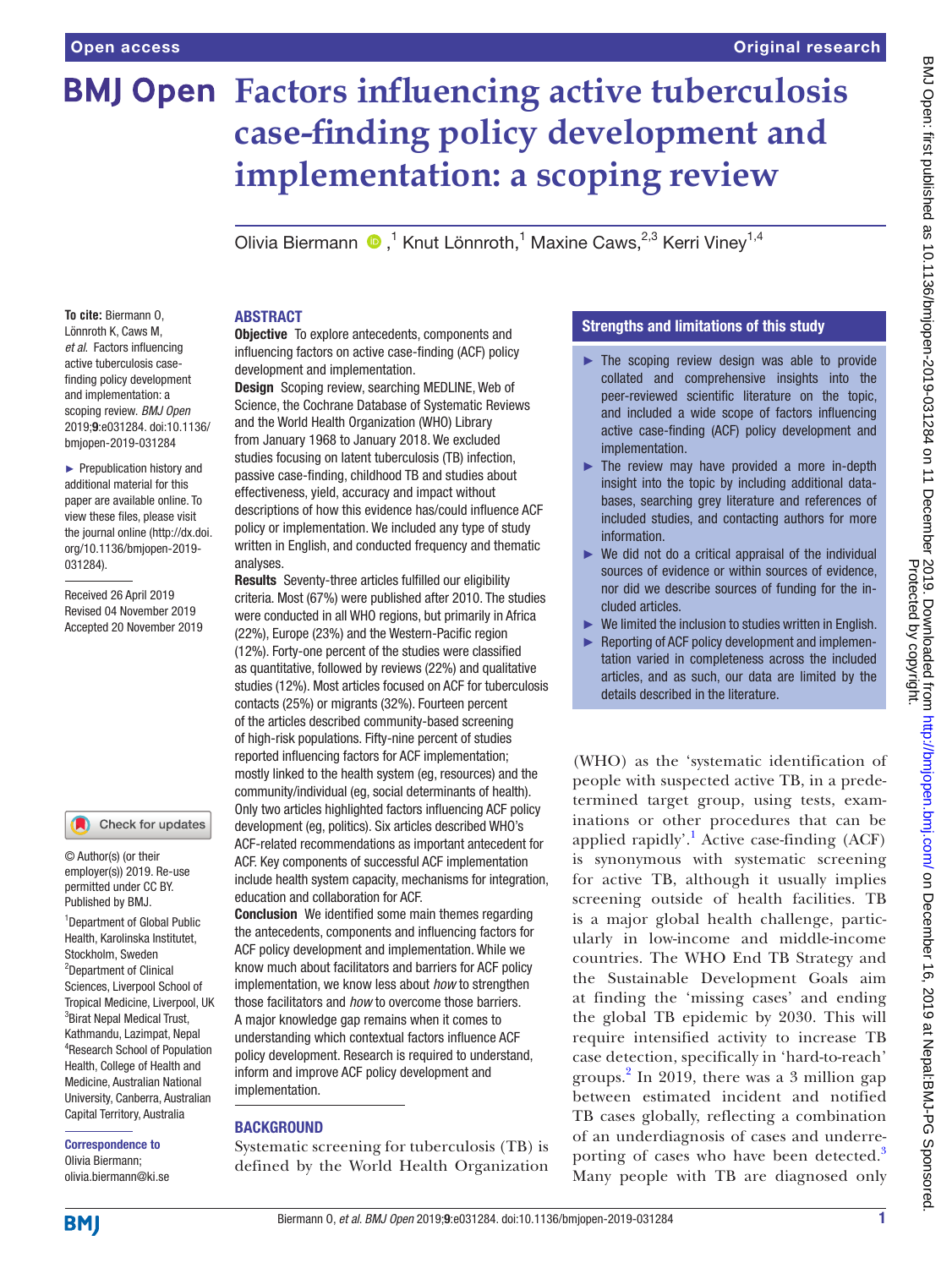after long delays, $^4$  $^4$  causing suffering and economic hardship for TB patients and TB-affected households, and sustained transmission.<sup>[1](#page-9-0)</sup>

ACF is mostly provider-initiated. It targets people in high-risk groups who may not seek healthcare actively.<sup>[1](#page-9-0)</sup> Potential benefits for patients include reduced morbidity, mortality and economic consequences due to earlier diagnosis, while society can benefit from reduced transmission and a reduced burden of TB, which often affects the most economically productive members of a society. TB screening in high-risk groups has been implemented in many settings within the TB programme or in the context of research and can significantly improve TB case notification.<sup>[5–7](#page-9-4)</sup>

However, if not well targeted and implemented, ACF can be costly leading to diversion and waste of scarce resources, potentially compromising passive casefinding infrastructure and weakening health systems. It can also cause harm to individuals, for example, by increasing the risk of a false positive diagnosis and providing TB treatment to individuals without TB, or increased stigma and discrimination arising from uncovering TB, which need to be weighed against the benefit of identifying cases in the community that would otherwise go untreated. $12$ 

Questions remain about both *if* ACF in general is worthwhile, and *how* to best plan and implement outreach screening through ACF in a given context as a synergistic way, that is, integrated into the healthcare system, and not delivered separately in a parallel system. The evidence base is weak concerning the benefits and cost-effectiveness of ACF and how it varies between risk groups.<sup>[8](#page-9-5)</sup> The strength of evidence to support alternative ACF approaches is low, with few head-to-head trial results being available to inform policy and practice. Many differences exist in stakeholders' values and preferences concerning the rationale, outcomes and possible secondary effects of ACF. Despite the relatively weak evidence, WHO has a guideline on systematic TB screening and the Global Fund<sup>9</sup> and TB REACH $^{10}$  provide increasing funding for ACF, while a growing number of countries are increasing investment in and have national policies for ACF. For example, Vietnam's National Strategic Plan 2015–2020 includes ACF in remote and congregate settings, and in high-risk groups including contacts, prisoners, miners, the elderly, homeless people, young adults, migrants, factory workers, communities, people living with HIV, multidrug-resistant patients, young males, smokers and intravenous drug users.<sup>11</sup>

The aim of this study was to explore antecedents, components and influencing factors for ACF policy development and implementation, to inform and improve future ACF policy processes. We did not aim to review the evidence on ACF per se; therefore, we explore yield, accuracy and impact only in the context of how they influence ACF policy development or implementation.

႕

### **METHODS**

We conducted a scoping review, using an a-priori protocol based on the following research question: *Which are the antecedents, components and influencing factors (barriers and facilitators) in developing and implementing ACF policies?* The scoping review methodology was deemed appropriate given the breadth of the question. The protocol was based on guidance from the Joanna Briggs Methods Manual for Scoping Reviews.<sup>12</sup> The inclusion criteria, the screening manual and the data-charting table were developed by one author (OB), reviewed by two authors (KV and KL) to ensure face validity, and pilot-tested. All team members were consulted at various stages of the scoping review to provide input on the search, data extraction and charting, and the interpretation of the results. The charted data were summarised in tables, and then condensed resulting in tables [1 and 2.](#page-2-0) The Preferred Reporting Items for Systematic reviews and Meta-Analyses Extension for Scoping Reviews (PRISMA-ScR) was used to guide reporting.<sup>[13](#page-9-10)</sup> The completed checklist is available in [online additional file 1.](https://dx.doi.org/10.1136/bmjopen-2019-031284) The protocol is available from the corresponding author on request.

#### Data sources and search

We searched MEDLINE, Web of Science, The Cochrane Database of Systematic Reviews and the WHO Library from January 1968 (year of the first publication on ACF in MEDLINE) until January 2018. The search strategy was developed in collaboration with a medical librarian from Karolinska Institutet (Carl Gornitzki), and further refined through team discussion. The search strategy for MEDLINE is available in [online additional file 2](https://dx.doi.org/10.1136/bmjopen-2019-031284). The latter was standardised but adapted to fit the other database searches. The respective search strategies are available from the corresponding author on request. The results of the literature search were imported into Rayyan.

#### Inclusion criteria

Eligible studies focused on the detection of active TB disease. The review included studies describing or analysing ACF policy development and implementation. Facilitators and barriers linked to access or treatment were included, if there was a clear link to ACF. Furthermore, the review included studies analysing the use of evidence in ACF policy development and implementation. Studies of any design, conducted in any setting or country and those published in the English language were eligible for inclusion. We excluded studies focusing only on latent TB infection, passive case-finding and childhood TB, and studies about effectiveness, yield, accuracy and impact without descriptions of how this evidence has/could influence ACF policy. The inclusion of different ACF approaches implies that while many lessons can be learnt across different settings, some might not be generalisable.

#### Screening, data abstraction and charting

One reviewer (OB) initially reviewed titles to remove duplicates, and those studies not focusing on TB. Two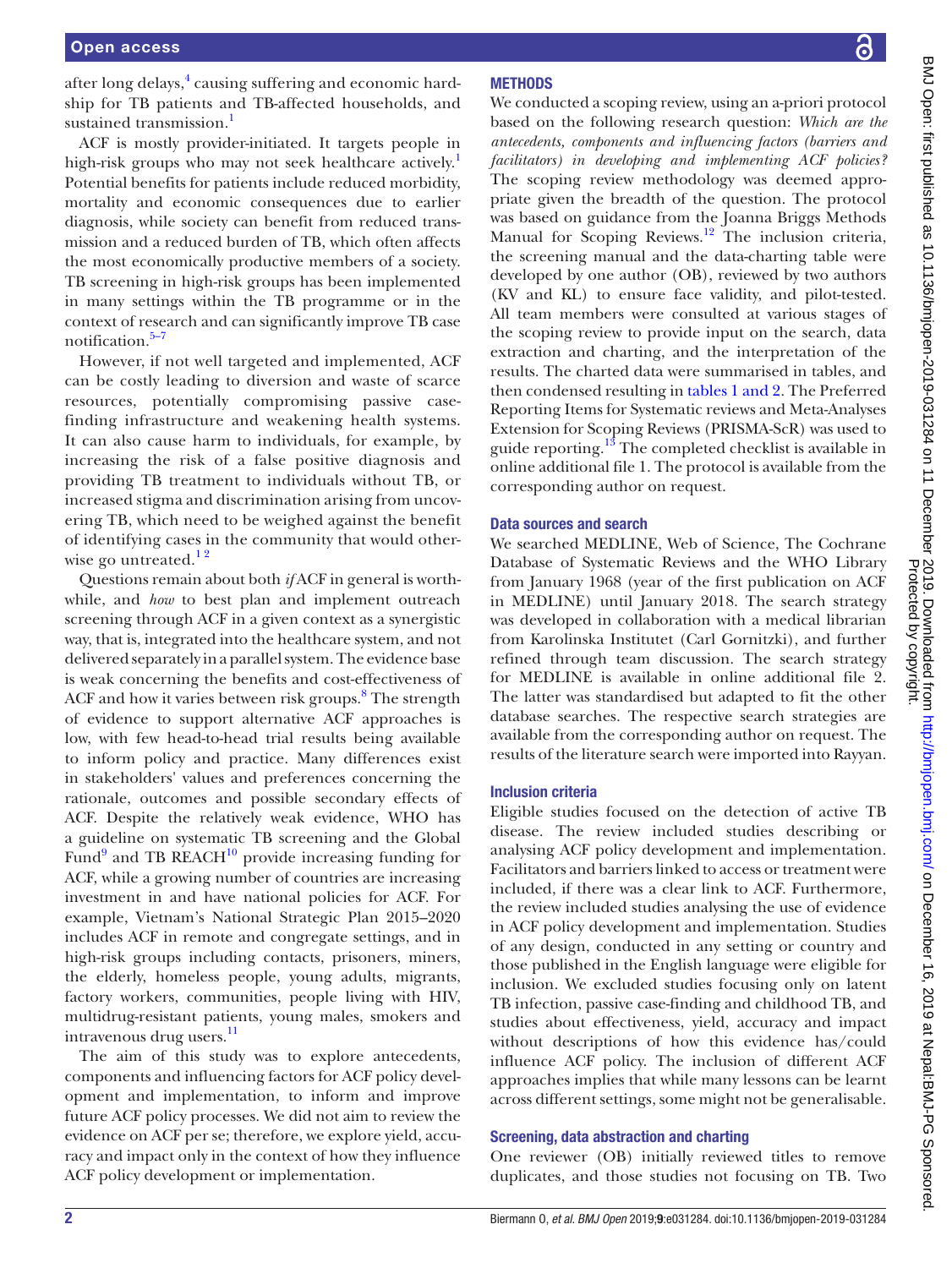<span id="page-2-0"></span>

| Table 1 Characteristics of the articles included in the scoping review ( $n=73$ ) |                                                                         |            |  |
|-----------------------------------------------------------------------------------|-------------------------------------------------------------------------|------------|--|
| <b>Study characteristics</b>                                                      | <b>References</b>                                                       | Number (%) |  |
| Year of publication                                                               |                                                                         |            |  |
| 1979                                                                              | 66                                                                      | 1(1)       |  |
| 1995-1999                                                                         | 51 53 58 67                                                             | 4(5)       |  |
| 2000-2009                                                                         | 17 21 23 24 28 30 31 46-48 54 56 59 68-70                               | 16 (22)    |  |
| 2010-2018                                                                         | 14-16 18-20 22 25-27 29 32 33 35-42 44 45 49 50 52 55 57 60-65 71-83 85 | 49 (67)    |  |
| Region                                                                            |                                                                         |            |  |
| Africa                                                                            | 14 20 22 35 41 42 44 45 60 62 63 65 66 73 82 85                         | 16 (22)    |  |
| Americas (North America)                                                          | 23 24 32 34 58 61 64 67 70 72                                           | 10(14)     |  |
| Eastern Mediterranean                                                             | 77                                                                      | 1(1)       |  |
| Europe                                                                            | 28 30 38 43 46-48 52-55 59 68 69 81 83 84                               | 17 (23)    |  |
| South-East Asia                                                                   | 50 51 63 80 86                                                          | 5(7)       |  |
| <b>Western Pacific</b>                                                            | 15 16 31 36 39 40 63 75 76                                              | 9(12)      |  |
| Global perspective                                                                | 19 21 27 33 74 76 78                                                    | 7(10)      |  |
| Other*                                                                            | 17 29 49 71                                                             | 4(5)       |  |
| Study design                                                                      |                                                                         |            |  |
| Quantitative                                                                      | 15 16 29-31 35-37 40 41 44 45 48-51 59 61 63-68 73 75 77 83 84 86       | 30(41)     |  |
| Review                                                                            | 17-20 25 27 34 46 49 56 69 70 74 76 78 79                               | 16 (22)    |  |
| Qualitative                                                                       | 14 22 23 38 43 54 55 62 71                                              | 9(12)      |  |
| Descriptive                                                                       | 28 32 71 81 85                                                          | 5(7)       |  |
| Case study                                                                        | 26 58 72                                                                | 3(4)       |  |
| Mixed methods                                                                     | 39 42                                                                   | 2(3)       |  |
| Other†                                                                            | 33 47 52 53                                                             | 4(5)       |  |
| Target group                                                                      |                                                                         |            |  |
| Contacts                                                                          | 14 15 21 22 24 27 32 35-37 42 44 74-76 81 82 84                         | 18 (25)    |  |
| Migrants                                                                          |                                                                         | 23 (32)    |  |
|                                                                                   | 20 28 30 34 38 43 46-49 54-56 59 61 64 68 69 71 73 77 79 83             |            |  |
| Community                                                                         | 17 26 29 31 40 45 51 60 62 63                                           | 10(14)     |  |
| High risk groups                                                                  | 19 25 33 57 66                                                          | 5(7)       |  |
| <b>Homeless</b>                                                                   | 23 53 58 67                                                             | 4(5)       |  |
| Asylum seekers or refugees                                                        | 50 52                                                                   | 2(3)       |  |
| People living with HIV                                                            | 1878                                                                    | 2(3)       |  |
| Urban poor                                                                        | 16 39                                                                   | 2(3)       |  |
| Other‡                                                                            | 41 70 72 80 85 86                                                       | 6(8)       |  |

\*High HIV prevalence countries,<sup>[17](#page-9-11)</sup> high TB incidence countries,<sup>29</sup> low-burden countries.<sup>4971</sup>

†Letter to editor,<sup>52</sup> observational study,<sup>53</sup> perspective<sup>33</sup> and editorial.<sup>47</sup>

‡Population affected by TB outbreak,<sup>72</sup> pastoralists,<sup>41</sup> healthcare workers,<sup>65</sup> prisoners,<sup>[80](#page-11-1)</sup> people living in slums,<sup>[86](#page-11-2)</sup> street connected youth and young adults $^{85}$  and non-immigrant visitors.<sup>[70](#page-10-14)</sup>

reviewers (OB and KV) independently reviewed titles and abstracts, and then full-text articles for inclusion. Conflicts were resolved through discussion based on the inclusion/exclusion criteria.

The data-charting table was developed in Microsoft Excel. An abridged version of the table is available in [online additional file 3](https://dx.doi.org/10.1136/bmjopen-2019-031284). Data were extracted on study design, country, target population for ACF, benefits of ACF, risks of ACF, ACF antecedents, ACF policy development and implementation (use of evidence, country-level to individual-level facilitators and barriers, stakeholders involved), lessons learnt, future perspectives and future

research. Relevant data were charted by one author (OB), while a second author (KV) verified this step by charting data from a random sample of studies for comparison. Differences in data-charting were resolved by discussion.

#### Patient and public involvement

This study is related to a qualitative study of experts and a survey of National TB Programme managers combined with a policy document review on the topic of ACF policy development and implementation which are currently under way to harness tacit knowledge on the topic. The research questions and variables for these studies were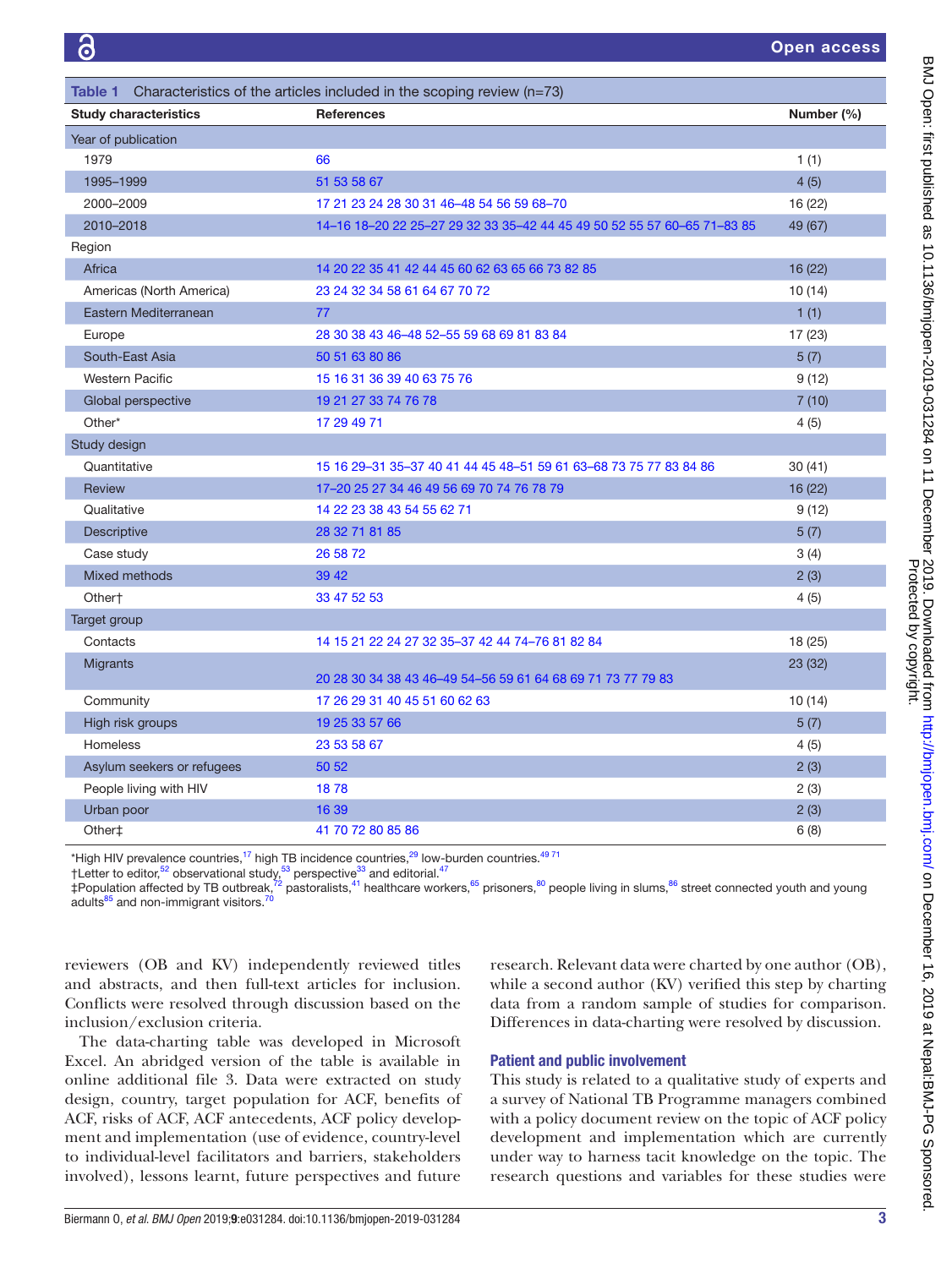<span id="page-3-0"></span>

| <b>Table 2</b> Barriers and facilitators for active case-finding policy implementation $(n=43)$ |                                              |            |  |
|-------------------------------------------------------------------------------------------------|----------------------------------------------|------------|--|
| <b>Reported factors</b>                                                                         | <b>References</b>                            | Number (%) |  |
| Health system level                                                                             |                                              |            |  |
| Limited financial resources                                                                     | 16 21 22 26 27 32 39 40 43 46 48 51 54 66 78 | 15(35)     |  |
| Existing systems and structures                                                                 | 14 19 21 27 38 43 44 53 54 69 78             | 11(26)     |  |
| Availability of diagnostic tests and services                                                   | 16 19 27 34 41 49 50 66                      | 8(19)      |  |
| Staff experience, expertise, motivation                                                         | 14 17 24 26 27 39 - 41 43 46 52 55 58 71     | 14(33)     |  |
| Over-burdening staff                                                                            | 16 21 26 39 41 51 70                         | 7(16)      |  |
| Using person-centred approaches                                                                 | 14 22 23 27 34 43 53 65                      | 8(19)      |  |
| Collaboration and integration                                                                   | 14 16 18 34 39 43 52                         | 7 (16)     |  |
| <b>Health education</b>                                                                         | 34 40 - 43                                   | 5(12)      |  |
| Health information and research system level                                                    |                                              |            |  |
| Data, systems, supervision                                                                      | 19 24 27 - 29 42 48                          | 7(16)      |  |
| Individual and community level                                                                  |                                              |            |  |
| Stigma and discrimination                                                                       | 14 22 - 25 27 28 31 37 38 43 50 58 59 77 82  | 16(37)     |  |
| Individual characteristics                                                                      | 23 31 34 37 39 43 51 58 65 66 77 83          | 12 (28)    |  |
| Sociocultural factors                                                                           | 24 25 27 28 34 41 43 46 47 54 56 59 77 83    | 14(33)     |  |
| Fear                                                                                            | 23 24 34 38 39 43 53-56                      | 10(23)     |  |
| <b>Mistrust</b>                                                                                 | 14 24 41 43 46 47 51 53 57 72                | 10(23)     |  |
| Knowledge and awareness                                                                         | 14 23 24 26 37 43 53 58                      | 8(19)      |  |

informed by the results of this scoping review. The results of this study will be presented to researchers and policymakers in the field via targeted issue briefs. We will also share the results with the public via a video and short messages on social media.

#### **RESULTS**

#### Literature search

After screening 2943 titles and abstracts and 271 fulltext articles, 73 unique articles fulfilled our eligibility criteria ([figure](#page-4-0) 1).<sup>[14–86](#page-9-12)</sup> The reasons for excluding fulltext articles are provided in [figure](#page-4-0) 1. What all included studies have in common is the goal of finding 'missing' TB cases through ACF, while the approaches vary greatly; from contact investigation to screening people in homeless shelters ([table](#page-2-0) 1). An example of a study included in this review is a qualitative study by Ayakaka *et al*, which explored influencing factors for TB contact investigation in Kampala, Uganda.<sup>14</sup> The stakeholders who were interviewed described key barriers for ACF as being limited knowledge about TB among contacts, stigma, mistrust of health centre staff among index patients and contacts, and high travel costs for lay health workers and contacts. At the same time, key facilitators for ACF comprised personalised and enabling services provided by lay health workers. To overcome barriers and strengthen facilitators, the researchers identified education, incentivisation and restructuring of the service environment as relevant interventions.[14](#page-9-12)

#### Characteristics of the included articles (n=73)

The breadth of studies identified reflect the complexity and diversity of ACF policies and their characteristics. There has been a gradual increase in the number of articles on ACF since the first identified (eg, from 1979), and  $67\%$  (n=49/73) were published in the period 2010– 2018 [\(table](#page-2-0) 1). The studies were conducted in all WHO regions, that is, the African region  $(22\%, n=16/73)$ , the Americas (North America) (14%, n=10/73), the Eastern Mediterranean region (1%, n=1/73), the European region (23%, n=17/73), South-East Asia (7%, n=5/73) and the Western Pacific region (12%, n=9/73). The most common types of articles were classified as quantitative papers (41%, n=30/73), reviews (22%, n=16/73) and qualitative studies (12%, n=9/73). The most frequent ACF target groups were contacts (25%, n=18/73) and migrants from high-incidence countries (32%, n=23/73), while  $14\%$  percent (n=10/73) of the articles focused on screening of defined communities. The remaining studies focused on different target groups which are specified in [table](#page-2-0) 1.

#### Antecedents

ACF has been implemented for many decades primarily in high-income countries, starting with mass screening campaigns in the general population in the 1950s and 1960s, then moving towards specific risk populations in recent decades, such as migrants from high-incidence countries and prison populations.<sup>[15](#page-9-14)</sup> In low-income and middle-income countries, the interest in ACF has increased in recent years, mainly as a response to a sustained case detection gap documented in annual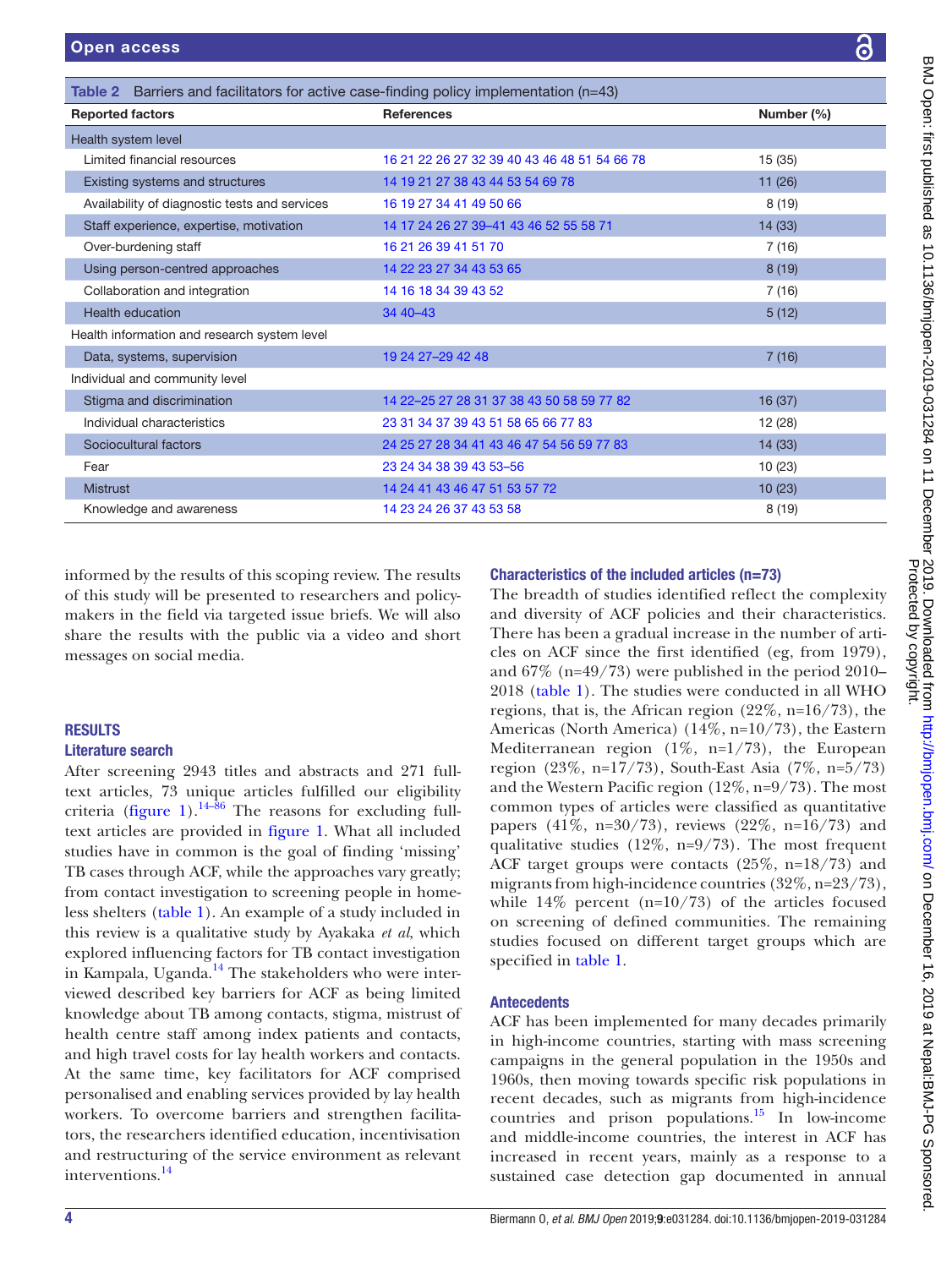



<span id="page-4-0"></span>Figure 1 PRISMA flow diagram. ACF, active case-finding; PRISMA, Preferred Reporting Items for Systematic Reviews and Meta-Analyses; TB, tuberculosis.

Global TB Reports produced by  $WHO<sup>3</sup>$  $WHO<sup>3</sup>$  $WHO<sup>3</sup>$  and the emer-gence of new WHO guidelines.<sup>[16](#page-9-19)</sup>

Generally, TB programmes have moved from traditionally vertical approaches and exclusively facility-based casefinding among people seeking care with TB symptoms (so called 'passive case-finding') towards being closer to the client through decentralised, community-based solutions and outreach activities, including ACF—similar to community-based testing services that have increased access to HIV testing and care.<sup>1718</sup>

In 1976, the WHO Expert Committee on TB recommended that countries abandon *indiscriminate* mobile

mass radiography, as evidence showed the inefficiency of population-wide screening in settings that had seen TB rates drop dramatically since the World War II.<sup>19</sup> It should be noted that the Expert Committee emphasised that TB screening should still be done in selected risk groups.<sup>1920</sup>

The current WHO guidelines on systematic screening for active TB were released in  $2013$  $2013$  $2013$ .<sup>1</sup> These guidelines still discourage *indiscriminate* mass screening and strongly recommend ACF only in selected high-risk groups, while conditionally recommending screening in other highrisk groups. Conditional recommendations are those for which the benefits are expected to outweigh the risks,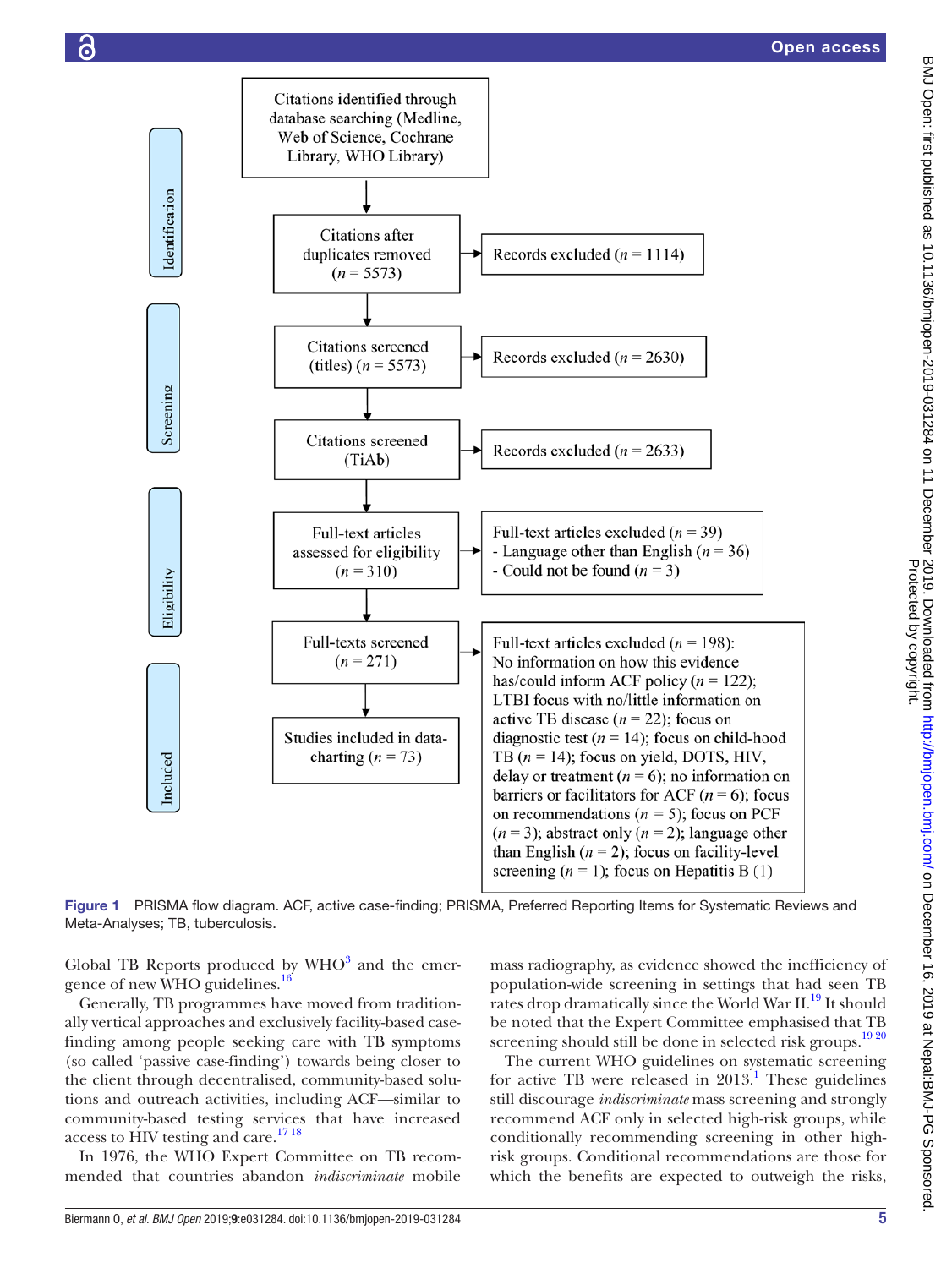while the trade-offs, such as cost-effectiveness, feasibility or affordability may be uncertain. For example, WHO has made a conditional recommendation (very low-quality evidence) for screening certain clinical risk groups in settings where the TB prevalence is over 100 per 100 000 population (while not recommending such screening in countries with a prevalence of less than 100 per 100 000 population).<sup>[1](#page-9-0)</sup> The 2013 WHO guidelines—reflected in the latest [2](#page-9-1)015 WHO's End TB Strategy<sup>2</sup> and aligned with the Sustainable Development Goals—put ACF back on the agenda. The guidelines provide principles for how to test and expand an approach that had been largely missing in previous global TB strategies, including the Directly Observed Treatment, Short Course Strategy from  $1994^{87}$  $1994^{87}$  $1994^{87}$  and the Stop TB Strategy 2006–2015 (although contact investigation and screening people living with HIV was included in the latter). $88$  Moreover, the guidelines emphasise the importance of basing ACF policy on local epidemiology and to perform careful evaluations of ACF implementation, yield and impact to improve the ACF evidence base.<sup>20</sup> Today, ACF is considered a global health priority.<sup>21</sup><sup>22</sup>

#### **Components**

According to  $WHO<sup>1</sup>$ , the main components of ACF include (1) having high-quality TB diagnosis, treatment, care, management and support for patients, as well as the capacity to scale these up (if needed), before screening is initiated; (2) prioritising risk groups; (3) choosing a suitable screening algorithm; (4) following established ethical principles; (5) optimising synergies with the delivery of other health and social services and (6) monitoring and reassessing ACF approaches.

The components of ACF, as well as those of the wider health system that ACF depends on, are well described in the literature. It is important for high-quality diagnosis, treatment, care, management, patient support and capacity for scale-up to be available.<sup>19</sup> Risk groups must be prioritised based on assessments of benefits and risks, feasibility, acceptability, the number needed to screen to detect a case of TB and the cost-effectiveness of ACF,<sup>[19](#page-9-15)</sup> while also considering the heterogeneity of the risk  $\mathrm{group}^{\,23}$  $\mathrm{group}^{\,23}$  $\mathrm{group}^{\,23}$ 

The overall ACF approach must be flexible, patientcentred<sup>15 24</sup> and culturally sensitive.<sup>25</sup> In resource poor settings, ACF is often backed by multichannel financing mechanisms, including from international donors.<sup>26</sup> Record-keeping, monitoring and evaluation are described as being essential. $27 28$  Incentives are sometimes deemed necessary, for example, for health workers,<sup>5 29</sup> laboratory technicians,<sup>30</sup> screening participants<sup>11 31–35</sup> and TB patients[.29 35 36](#page-10-7) The articles also emphasised ACF-specific health education as paramount—for patients, $31\frac{37-39}{12}$  their families, $40$  providers $44$  and community health workers (CHW).[36 37](#page-10-20) The training of CHWs should be followed by supervision. $41 \frac{42}{10}$  In addition, community involvement<sup>32</sup>  $39\frac{42\frac{43}{5}}{30\frac{42\frac{43}{5}}{30\frac{43}{5}}$  and social mobilisation<sup>29</sup> are major parts of ACF. One study described how the involvement of

community leaders was a key component to improve trust among patients and contacts.<sup>[31](#page-10-18)</sup>

Finally, the studies underlined how vital it is to collaborate with other disease programmes,  $33 \frac{34 \frac{43}{1}}{3}$  agencies and sectors $^{26}$   $^{27}$  and to integrate ACF within existing systems.<sup>18 44</sup> The latter includes collaboration between providers and community-based organisations, $43$  and between HIV and TB services.<sup>[45](#page-10-23)</sup>

#### Influencing factors

In the following section, we summarise influencing factors for ACF policy development and implementation. We chose to speak of 'influencing factors' rather than facilitators and barriers, as one and the same factor might be a facilitator in one context and a barrier in another, for example, health workers' satisfaction might be a powerful facilitator for  $ACF<sub>1</sub><sup>42</sup>$  while the lack thereof could be a strong barrier as well. $^{46}$  $^{46}$  $^{46}$ 

#### Influencing factors for ACF policy development

ACF policy development processes were not well described in the literature. Policy development comprises the investment of governments and donors in ACF. Only two articles reported facilitators and/or barriers for ACF policy development: politics<sup>[46 47](#page-10-25)</sup> and laws.<sup>47</sup> Welshman<sup>[46](#page-10-25)</sup> describes how, in the mid-1950s, the Ministry of Health in the United Kingdom subverted pressure from stakeholders who were in favour of compulsory ACF at ports of entry—the Ministry 'argued that the problem (of TB in migrants) was a minor one' so a policy was not developed. On the other hand, laws such as the 1958 Commonwealth Migration Act were described, which made screening compulsory, and thus influenced ACF policy develop-ment in the UK.<sup>[47](#page-10-11)</sup>

#### Influencing factors for ACF policy implementation

Policy implementation processes in the area of ACF are widely researched. In total, 43 articles reported barriers and/or facilitators for ACF implementation [\(table](#page-3-0) 2). Most articles mentioned factors at the level of the health system, as well as the individual and community level.

#### Health system level

It is fundamental to consider health system factors when putting ACF policy into practice and identifying which factors influence ACF policy implementation the most. We derived six major themes from the articles: (1) availability of financial resources, (2) existing systems and structures, (3) availability of diagnostic tests, (4) staff experience and motivation, (5) collaboration between different actors and (6) implementation of a personcentred approach.

#### Availability of financial resources

Many articles (35%, n=15/43) mentioned financial resources as an influencing factor for ACF policy implementation. Finances were described as being scarce at different levels of the health system,  $\frac{40}{10}$  for the provision of staff, $39\frac{42}{3}$  drugs and equipment.<sup>48</sup>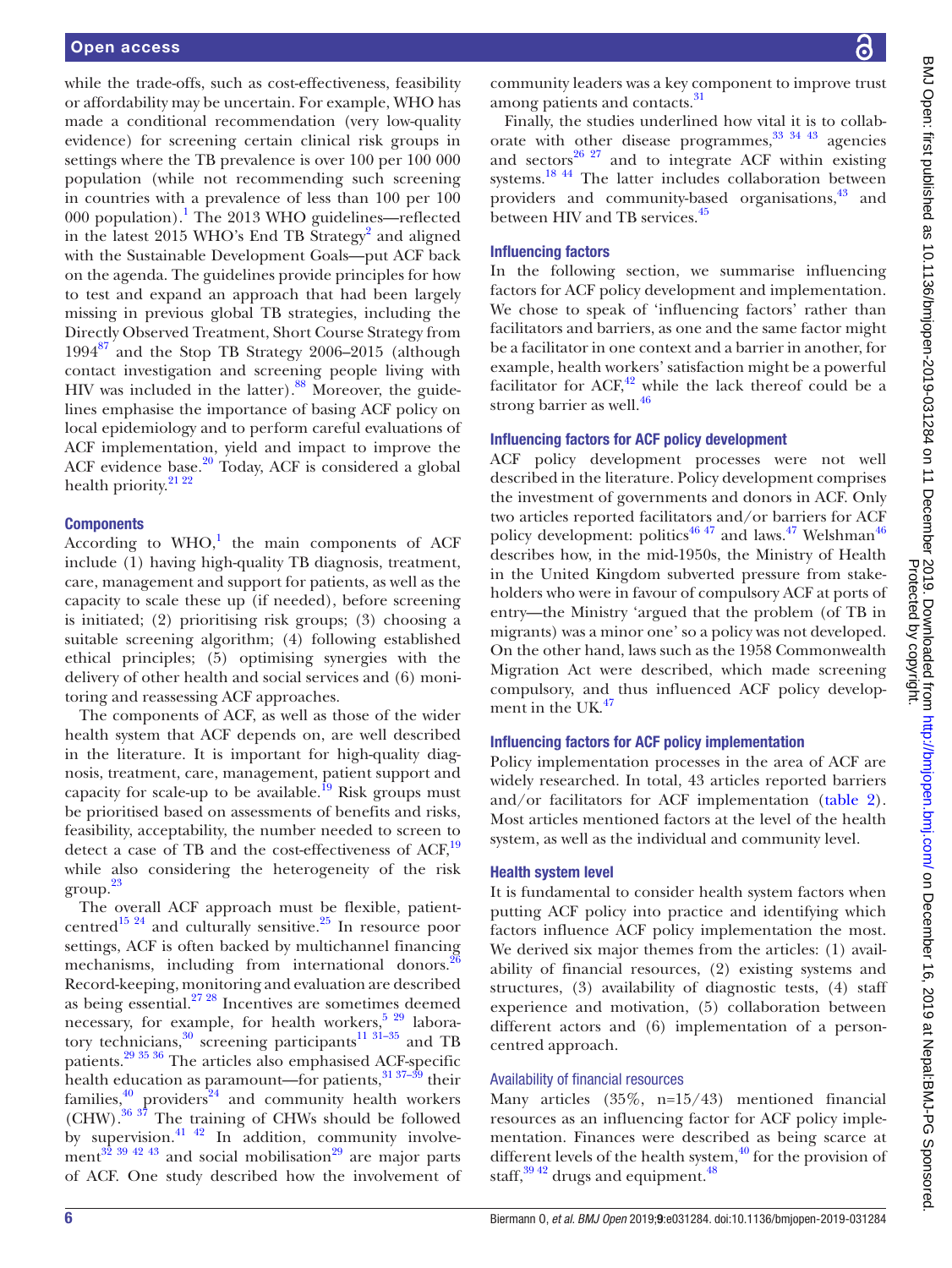#### Existing systems and structures

Existing systems and structures were reported as influencing factors for ACF policy implementation by 26%  $(n=11/43)$  of the articles. Studies elaborated on the availability of health and social services $14 \overline{19}$  and laboratory networks<sup>21</sup> that could be used for ACF implementation.

#### Availability of diagnostic tests of sufficient sensitivity and specificity

Nineteen percent (n=8/43) of the articles elaborated on the availability of diagnostic tests and services as key influencing factor for ACF policy implementation—with many articles referring to the availability of molecular diagnostic tests such as Xpert MTB/RIF.<sup>[27 36 49 50](#page-10-16)</sup> Decentralisation of healthcare services, national coverage of diagnostics and task sharing were perceived as facilitators of ACF policy implementation, but unavailable in many settings.<sup>3</sup>

#### Staff experience and motivation

Thirty-three percent  $(n=14/43)$  of the studies described staff experience and motivation as influencing factors for ACF policy implementation. One study elaborated on how, on the one hand, staff members would feel motivated by increased case detection and awareness-raising through ACF. On the other hand, they would be frustrated when being 'shouted at, ignored, (and) harassed' by target communities, in this case people living in poor urban settlements. $\frac{39}{9}$  The over-burdening of staff was highlighted by  $16\%$  (n=7/43) of the articles, for example, leading to absenteeism, $51$  and thus inhibiting ACF implementation.

#### Collaboration between different actors

A variety of studies (16%, n=7/43) described collaboration as an important influencing factor for ACF policy implementation. One example is the collaboration between community workers, health centre staff and laboratory technicians in delivering diagnostic services as part of ACF.[16](#page-9-19) Moreover, Akkerman *et al* described the positive impact on diagnostic accuracy and the proportion of follow-up medical interventions when there is close collaboration with a limited number of experienced, high-volume chest radiograph readers when screening asylum seekers and other high-risk groups.<sup>[52](#page-10-9)</sup>

#### Implementation of a person-centred approach

The need for a person-centred approach to ACF policy implementation was referred to by 19% (n=8/43) of the articles, for example, adopting approaches including healthcare providers being non-judgemental and supportive of patients and their families during diagnosis and follow-up, [53](#page-10-10) and assuring confidenti-ality.<sup>[22 52](#page-9-23)</sup> Another 12% (n=5/43) of the articles emphasised health education for the general public, screening participants, as well as TB patients and their families as a necessity.

#### Individual and community

ACF policies should be *for* individuals and communities and their influence on successful implementation is elaborately described in the literature. Three overarching themes emerged from the studies: (1) stigma and discrimination, (2) individual characteristics and sociocultural factors and (3) knowledge and awareness.

#### Stigma and discrimination

Many studies (37%, n=16/43) reported stigma and discrimination linked to TB as influencing factors for ACF policy implementation. The consequences could be the avoidant behaviour of a contact of an index TB case, such as providing incorrect phone numbers and/ or wrong directions to their homes, $14$  or misconceptions about TB.<sup>[24 43](#page-9-20)</sup> Issues of fear, either of TB disease,  $^{23}$   $^{39}$  53 the process of ACF,<sup>54</sup> or the wider implications of being identified as a TB case, for example, through migrant screening programmes, where being diagnosed with TB case has in some instances resulted in deportation. $34\frac{38\frac{55}{56}}{$  Studies also reported the lack of trust of patients and their families as key barrier for ACF policy implementation<sup>41 51</sup>-not only for early diagnosis, but for the sustained commitment to addressing social determinants of TB.<sup>57</sup>

#### Individual characteristics and sociocultural factors

Twenty-eight percent (n=12/43) of the articles mentioned the social characteristics of the persons screened as key influencing factors for ACF policy implementation, for example, for ensuring equitable access to care $^{21\,39\,58}$  and promoting conducive health-seeking behaviour.<sup>[23 41 43](#page-9-13)</sup> Moreover, the articles frequently reported sociocultural factors and language  $(33\%, n=14/43)$  as influencing factors for ACF policy implementation. Culture was commonly described as a barrier to ACF policy implementation, $34\frac{41\,59}{10}$  for example, if cultural beliefs would negatively influence the receptiveness to community health workers' advice. Only one study mentioned culture as a facilitator for putting ACF into practice, for example, if culture meant respect towards professional authority.<sup>51</sup>

#### Knowledge and awareness

Finally, 19% (n=8/43) of the articles reported factors related to knowledge and awareness as influencing factors for ACF policy implementation. One such factor could be the understanding of the purpose of  $ACF<sup>24</sup>$  Also, knowledge and awareness are closely linked to persisting stigma and discrimination, for example, Ayakaka *et al*<sup>14</sup> describe how health workers attributed TB-associated stigma to a lack of general knowledge in the community about TB.

#### **DISCUSSION**

#### Characteristics of the included articles

We identified 73 articles addressing antecedents, components and/or influencing factors for ACF policy development and implementation. The included studies originated from all WHO regions. Africa and Asia are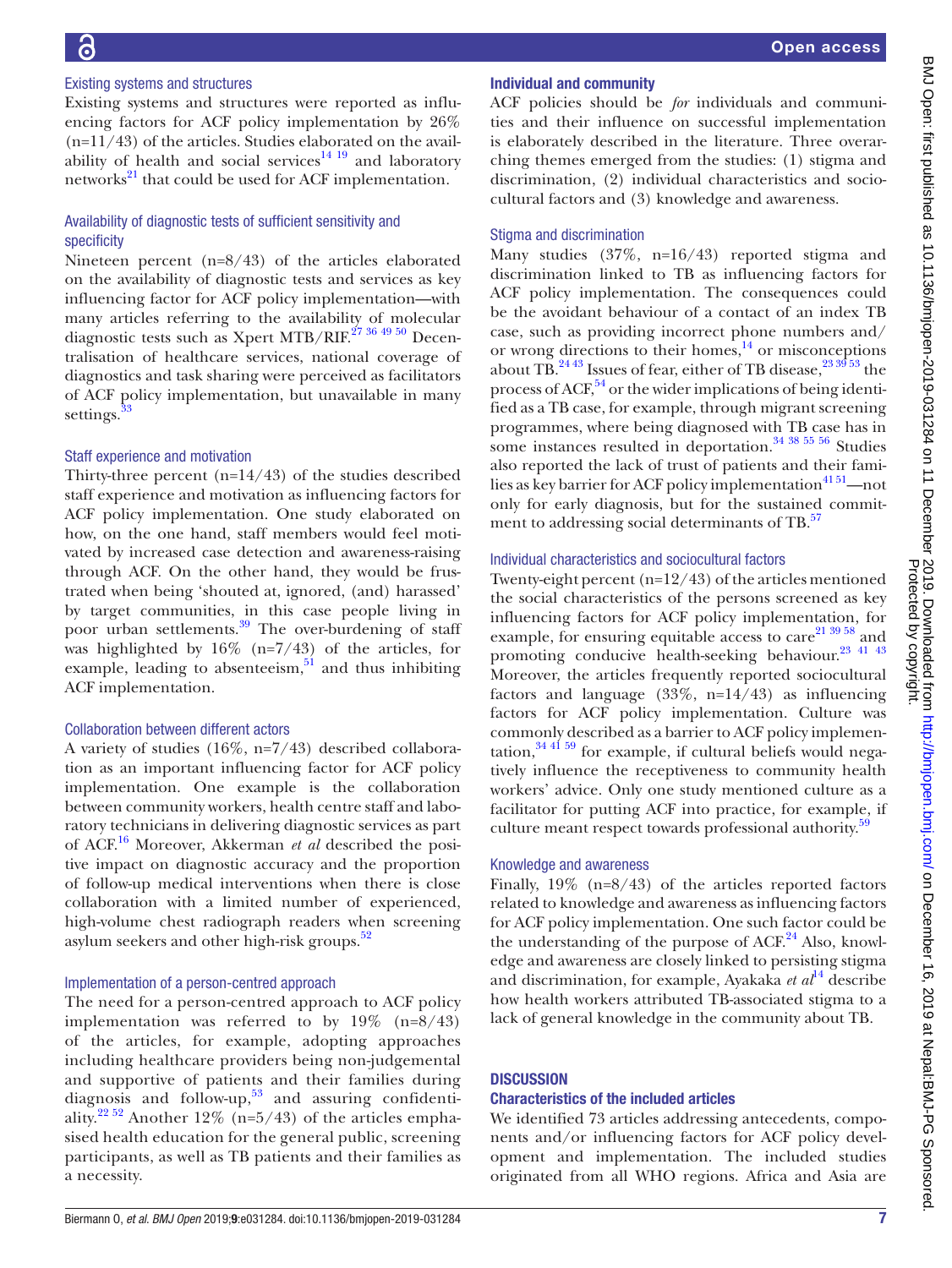home to 90% of the 30 high TB burden countries (53% and  $37\%$ , respectively), $89$  which may explain why studies were more frequently conducted in these continents: 22% of the studies were conducted in Africa, 12% in the Western-Pacific region and 7% in South-East Asia. Studies conducted in the European region (23%) were predominantly about different forms of migrant screening. There was no study from Latin America among the 73 included articles, and there were no articles in the Spanish language among those excluded.

Most studies were published after 2010, which may be a result of programmes implementing WHO guidelines on systematic screening<sup>1</sup> as well as the growing number of prevalence surveys in different settings. $39$  We classified 41% of the articles as quantitative, for example, cross-sectional and cohort studies, effectiveness and costeffectiveness studies, randomised controlled trials and programme evaluations. The next most common study types were reviews (22%) and qualitative studies (12%). The first qualitative studies on our topic were published in  $2003.<sup>24.54</sup>$  We only identified two mixed-methods studies, one published in  $2013^{42}$  $2013^{42}$  $2013^{42}$  and one in  $2015.^{39}$  The mixedmethods design combined with quantitative ACF evaluation might become more commonly used to explore the complexity of ACF policy development and implementation in the future, as it has the potential to both increase contextual understanding and reduce biases.

Among the broad range of possible target groups for ACF, most of the articles focused either on TB contacts or migrants. The focus on the latter was mainly in lowincidence countries and may be a result of long-standing national health and migration policies supporting these types of screening. Yet, other studies covered vulnerable groups, such as homeless people, people living with HIV or people living in congregate settings, as well as the urban poor. Some articles included analysis of more than one high-risk group. There were no studies on indiscriminate mass screening. However, there were studies targeting broad communities, for example, communities with high HIV prevalence.

#### Antecedents

Despite the growing number of studies (eg, operational studies), there is still a relative lack of evidence about the health benefits for individuals, the epidemiological impact and cost-effectiveness of different ACF approaches. Nonetheless, the interest in ACF has clearly increased in recent years. The persistent case detection gap, the 2013 WHO guidelines on systematic screening<sup>[1](#page-9-0)</sup> and ACF being mentioned as a core component of the End TB Strategy<sup>[2](#page-9-1)</sup> seem to have motivated countries to include ACF in national TB strategies. Universal Health Coverage and the Sustainable Development Goals have only marginally been mentioned as important for stepping up the TB response.<sup>[33](#page-10-5)</sup> However, the Sustainable Development Goals—which aim to 'leave no one behind'—might have contributed to a greater interest in ACF to leave no undiagnosed TB patients behind.

Not having enough evidence to drive ACF policy development and implementation means that decisions to embark on ACF rely largely on stakeholders' tacit knowledge, experience, values and preferences. Demonstrated screening yield in the same or other settings could also motivate further ACF implementation, although the number of cases detected may not be a relevant public health impact measure in itself. The above-mentioned WHO guidelines use the term 'indirect evidence'. Strong 'direct evidence' exists that early diagnosis and correct TB treatment reduce morbidity, mortality and transmission. This can constitute, for example, 'indirect evidence' for ACF, based on the logic that if ACF leads to early detection and treatment, then it should also lead to better health outcomes and less transmission, despite the lack of trial data demonstrating a direct health impact of ACF. Similar reasoning can be used to describe potential harms associated with ACF, for example, based on modelling of the risk of false positive TB diagnoses in different epidemiological contexts. 'Indirect evidence', tacit knowledge, experience, values and preferences are likely to be important antecedents for national policy.

#### **Components**

The components of ACF policy, and of the system which ACF is part of, are complex. The articles reported on the prerequisites of the given system, its resources,  $46$ capacity $3042$  and tools.<sup>90</sup> However, they also elaborated on the need for integrating ACF into health systems,  $41\,60$  as well as educating and engaging healthcare providers,<sup>[5 21](#page-9-4)</sup> communities, $12^{29}$  39 44 screening participants<sup>35</sup> and TB patients and their families<sup>25</sup>  $34\overline{35}$  for ACF implementation to succeed. All components seem indispensable for successful ACF policy development and implementation. Yet, in real-life settings, rarely all components are in place.

Which ACF components are essential and which are non-essential? The 2013 WHO guidelines on systematic screening list six key principles for screening for active TB, the first principle being: 'Before screening is initiated, high-quality TB diagnosis, treatment, care, management and support for patients should be in place, and there should be the capacity to scale these up further to match the anticipated rise in case detection that may occur as a result of screening'.<sup>1</sup> Yet, countries might not even completely adhere to this very first principle, for example, due to a lack of resources, before a country embarks on ACF policy development and implementation.

#### Influencing factors

#### Scarce research on ACF policy development

Our findings indicate a paucity of research focusing specifically on ACF policy development. The only two factors described— politics and laws—were mentioned by the same author in two different articles and concerned migrant TB screening in a low-incidence country.<sup>[46 47](#page-10-25)</sup>

Even though not documented as such in the literature, data on the epidemiological situation of a country and local evidence regarding impact are assumed to be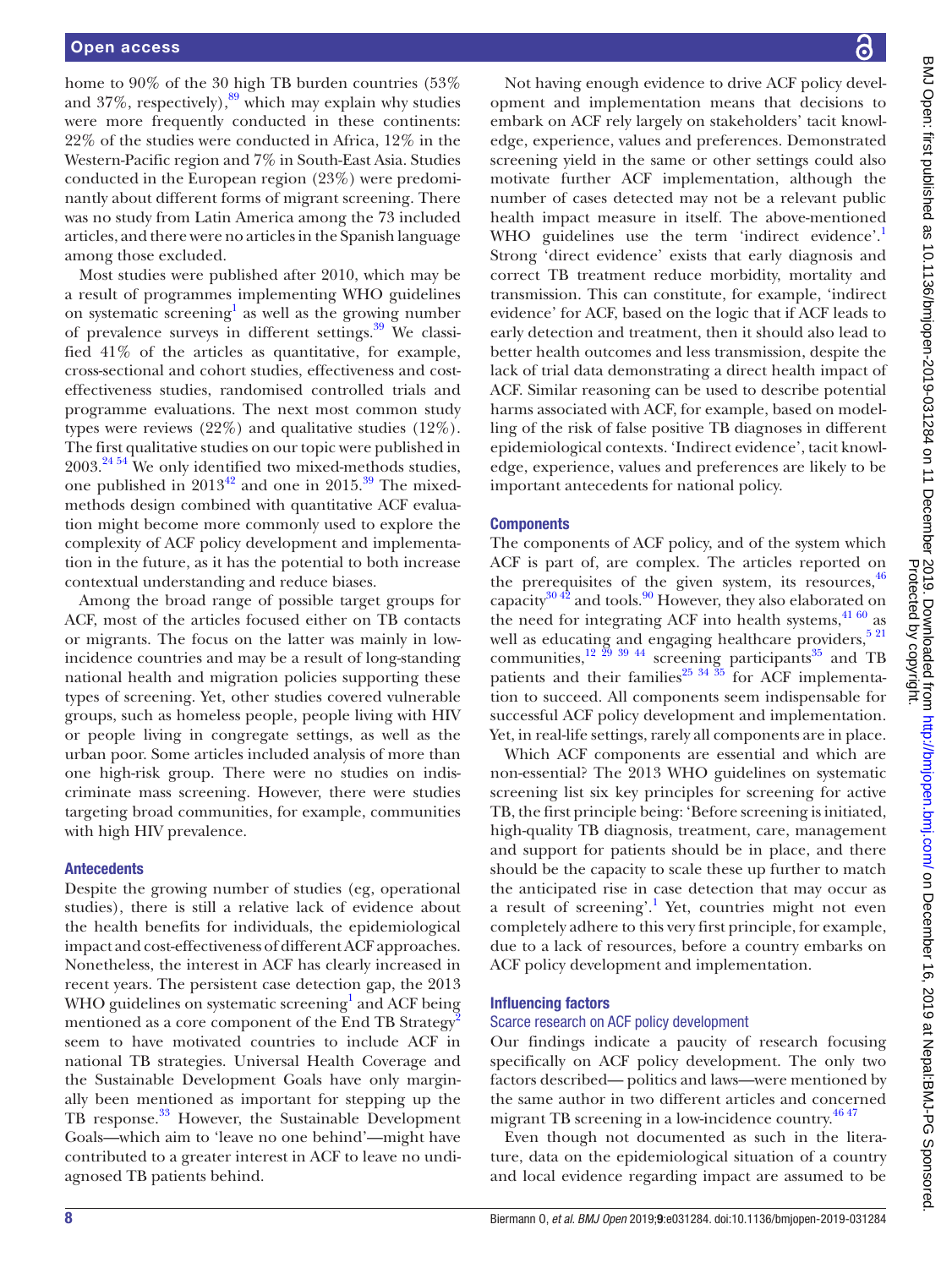designed to help vulnerable populations may be 'implemented in such a way as to stigmatize the very people the programme was designed to help and, in so doing, push them to avoid the help on offer.' A comprehensive view on ACF policies A comprehensive approach in developing and implementing ACF policies is required that includes health education as an important component to ACF policies, and that ensures collaboration between key stakeholders, both between patients and providers, and between providers and local health authorities, between agencies, and across sectors and disease programmes. Although this review focused on the factors that influence ACF policy and implementation, it is important to also reflect on how ACF policy influences its context in return, for example, not only factors at the level of the community and the individual, but at the level of the health system and beyond; How may the ACF policy increase or decrease stigma in a community? How may ACF policy influence the human and financial resources available in a health system? Only then may we see the real impact of ACF and be able to make equitable decisions in policy development and implementation processes. Future research

This scoping review demonstrated that while we know much about facilitators and barriers for ACF policy implementation, we know less about *how* to strengthen those facilitators and *how* to overcome those barriers. A major knowledge gap remains when it comes to understanding which contextual factors influence ACF policy development.

Whitehead and Dahlgren $93$  described how interventions

#### Limitations

Our scoping review has some limitations. To increase the feasibility, we limited the search to MEDLINE, Web of Science, The Cochrane Database of Systematic Reviews and the WHO Library. We did not do a critical appraisal of the individual sources of evidence or within sources of evidence, nor did we describe sources of funding for the included sources of evidence. Such appraisals and descriptions would have allowed us to discover the scarcity of research and to characterise the quality of and gaps in the evidence base and enable the development of robust recommendations. We leave these questions for future systematic reviews to address.

We acknowledge that we may have been able to provide a more in-depth overview of antecedents, components and influencing factors for ACF policy development and implementation by including additional databases, searching grey literature and references of included studies, and contacting authors for more information, which could be included in a future systematic review. However, we believe that our review still adds value to the current body of knowledge on ACF, by providing collated and comprehensive insights into the peer-reviewed

key factors influencing ACF policy development.<sup>1</sup> These types of data and evidence are needed to identify highrisk groups $^{90}$  and devise appropriate screening algorithms. An assessment of the epidemiological situation might be based on data from regularly collected data sets or prevalence surveys, and WHO has developed a tool to help countries estimate screening yield and costs based on such data to identify appropriate risk groups and approaches.<sup>91</sup>

Interestingly, the evolution of the funding landscape for ACF, for example, through TB REACH, has not been explicitly mentioned as an influencing factor for ACF policy development or implementation, though it has been a likely game-changer. TB REACH is a case-finding initiative funded largely by Global Affairs Canada and coordinated by the Stop TB Partnership.<sup>92</sup> The initiative has both funded ACF activities and raised awareness about the importance of ACF. It has contributed to the local evidence base, while the uptake of the evidence generated by TB REACH may be considered but not mentioned in the studies included in this review. Four articles mentioned TB REACH as funder of their research, with the disclaimer that the initiative had no role in study design, data collection and analysis.<sup>16 42 60 61</sup> Other publications acknowledged its role in implementing ACF when describing the study methods, for example, that TB REACH funded door-to-door screening $39$  or the implementation of different ACF models $^{62}$  and that the initiative upgraded an ACF strategy by introducing new diagnostics which still have limited availability in many settings (eg, Xpert MTB/RIF). $^{36}$  $^{36}$  $^{36}$  It is important to reflect on and document the influence that TB REACH, other international funding mechanisms and technical agencies have on ACF policy development and implementation.

#### ACF policy and social determinants of health

Many barriers and facilitators for implementing ACF policies lie at the level of communities and individuals. These factors include social determinants such as the educational level,  $1435$  employment status<sup>[27 63](#page-10-16)</sup> and access to care<sup>64</sup> of the target population. These factors can limit an individual's or a community's participation in ACF. ACF policies cannot be put in practice successfully if implementation barriers prevail. However, rather than talking about 'missing cases' and communities that are 'hard to reach', it may be useful to consider if health services are missing or hard to reach instead.

Individuals or communities may be ACF target groups precisely because health services are missing or hard to reach. As such, ACF could be a way to by-pass access barriers, for example, by using mobile units. Yet, even when designing services to be more accessible, target populations may still not come forward, take the next step of referral to complete the diagnostic pathway or adhere to treatment due to socioeconomic barriers.

We argue that ACF polices thus must be designed and implemented with careful consideration of social determinants in a given context to avoid possible harm.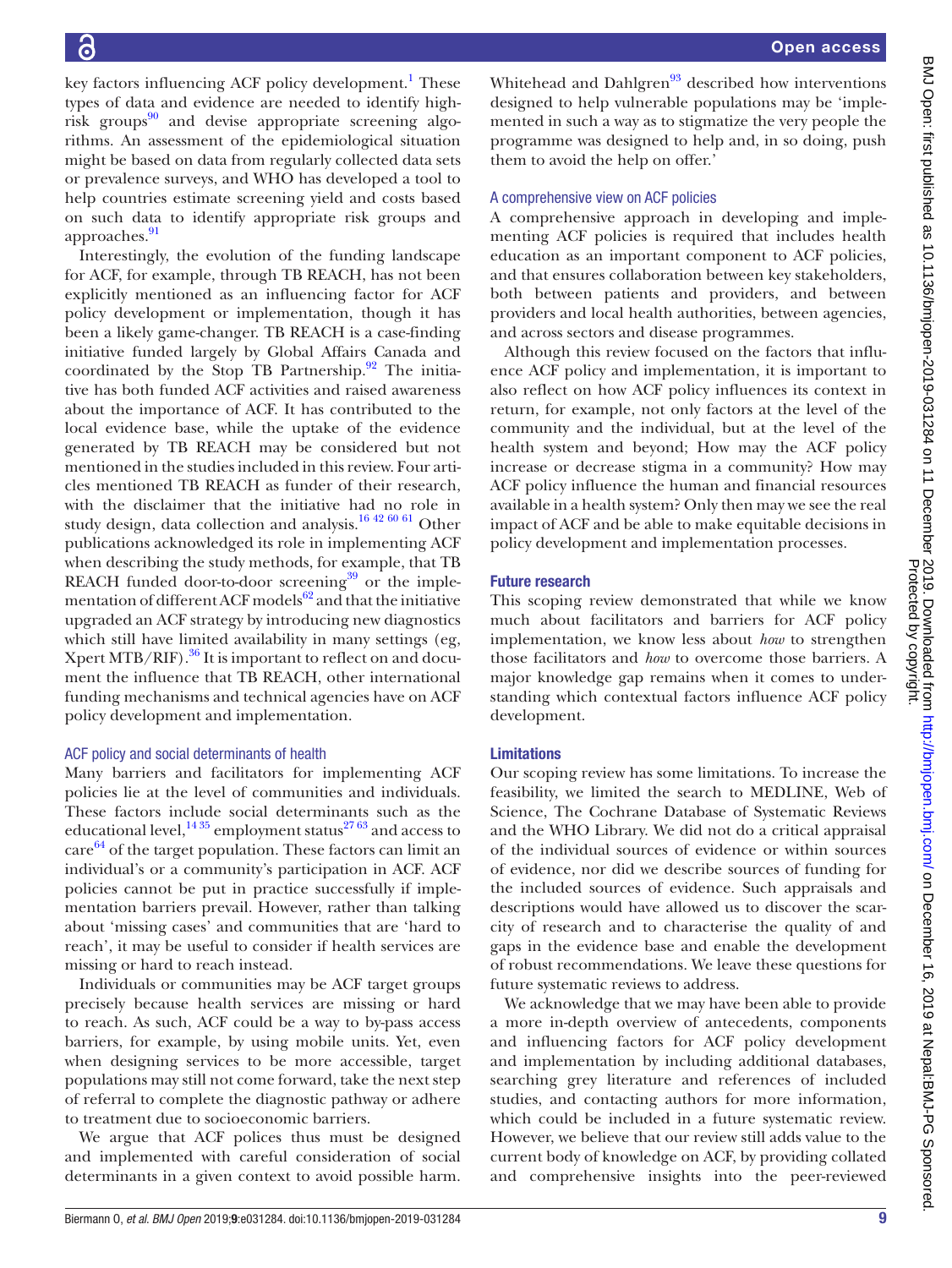scientific literature. We also limited the inclusion to studies written in English, which may have resulted in the exclusion of eligible studies in other languages, for example, Spanish. Furthermore, the results from this scoping review are only up to date as of 31 January 2018. The data were extracted by one reviewer only. However, the data are likely valid, as a pilot-test was conducted prior to embarking on data extraction with members of the study team. A second reviewer verified a random selection of the data.

Another limitation was that the included articles often did not distinguish between the implementation of an ACF policy versus the implementation of an ACF programme or intervention. This is likely due to inconsistent use of the terms in the literature. As such, our results are likely applicable to both. Furthermore, the reporting of ACF policy development and implementation varied in their completeness across the included articles, and as such, our data are limited by the details described in the literature, for example, most papers described steps to implementation, but did not provide details on nonresponse or unsuccessful practices. There is a risk of publication bias.

#### **CONCLUSIONS**

We identified some main themes regarding the antecedents, components and influencing factors for ACF policy development and implementation. However, evidence remains scarce especially concerning policy development. Research on ACF is required to understand, inform and improve policy development and implementation.

#### Twitter Olivia Biermann [@olibiermann](https://twitter.com/olibiermann)

Acknowledgements OB is funded by the EU-Horizon 2020-funded IMPACT-TB project (grant 733174). The authors thank Carl Gornitzki, medical librarian at Karolinska Institutet, for supporting the development of the search strategy, and Gabriella Ekman, writing instructor at Karolinska Institutet's University Library for her valuable feedback in writing this manuscript.

Contributors OB, KL, MC and KV conceived the study. OB developed the search strategy together with a medical librarian from Karolinska Institutet. OB and KV screened titles and abstracts, and then full-text articles. OB extracted, charted, analysed and interpreted the data. KV verified the data extraction by charting data from a random sample of studies for comparison. OB wrote the first draft of the manuscript. KL, MC and KV were consulted at various stages of the scoping review to provide input on the search strategy, data extraction, charting, analysis and the interpretation of the results, and provided comments on the manuscript. All authors read and approved the final manuscript.

Funding This work was supported by the EU-Horizon 2020-funded IMPACT-TB project (grant 733174).

Competing interests None declared.

Patient consent for publication Not required.

Provenance and peer review Not commissioned; externally peer reviewed.

Data availability statement All data relevant to the study are included in the article or uploaded as supplementary information.

Open access This is an open access article distributed in accordance with the Creative Commons Attribution 4.0 Unported (CC BY 4.0) license, which permits others to copy, redistribute, remix, transform and build upon this work for any purpose, provided the original work is properly cited, a link to the licence is given, and indication of whether changes were made. See: [https://creativecommons.org/](https://creativecommons.org/licenses/by/4.0/) [licenses/by/4.0/.](https://creativecommons.org/licenses/by/4.0/)

#### ORCID iD

Olivia Biermann<http://orcid.org/0000-0002-5978-0211>

#### **REFERENCES**

- <span id="page-9-0"></span>1 World Health Organization. *Systematic screening for active TB: principles and recommendations*. Switzerland, Geneva: World Health Organization, 2013.
- <span id="page-9-1"></span>2 World Health Organization. *Implementing the end TB strategy: the essentials*. Switzerland, Geneva: World Health Organization, 2015.
- <span id="page-9-2"></span>3 World Health Organization. *Global TB report 2019*. Switzerland, Geneva: World Health Organization, 2019.
- <span id="page-9-3"></span>Storla DG, Yimer S, Bjune GA. A systematic review of delay in the diagnosis and treatment of tuberculosis. *[BMC Public Health](http://dx.doi.org/10.1186/1471-2458-8-15)* 2008;8:15.
- <span id="page-9-4"></span>5 Blok L, Sahu S, Creswell J, *et al*. Comparative meta-analysis of tuberculosis contact investigation interventions in eleven high burden countries. *[PLoS One](http://dx.doi.org/10.1371/journal.pone.0119822)* 2015;10:e0119822.
- 6 Creswell J, Codlin AJ, Andre E, *et al*. Results from early programmatic implementation of Xpert MTB/RIF testing in nine countries. *[BMC Infect Dis](http://dx.doi.org/10.1186/1471-2334-14-2)* 2014;14:2.
- 7 Creswell J, Sahu S, Blok L, *et al*. A multi-site evaluation of innovative approaches to increase tuberculosis case notification: summary results. *[PLoS One](http://dx.doi.org/10.1371/journal.pone.0094465)* 2014;9:e94465.
- <span id="page-9-5"></span>8 Kranzer K, Afnan-Holmes H, Tomlin K, *et al*. The benefits to communities and individuals of screening for active TB disease: a systematic review. *Int J Tuberc Lung Dis* 2013;17:432–46.
- <span id="page-9-6"></span>Global Fund. World Health organization and stop TB partnership strategic initiative, 2019. Available: [https://www.who.int/tb/joint](https://www.who.int/tb/joint-initiative/en/)[initiative/en/](https://www.who.int/tb/joint-initiative/en/) [Accessed 8 Apr 2019].
- <span id="page-9-7"></span>10 Stop TB Partnership. TB REACH, 2019. Available: [http://www.stoptb.](http://www.stoptb.org/global/awards/tbreach/) [org/global/awards/tbreach/](http://www.stoptb.org/global/awards/tbreach/) [Accessed 8 Apr 2019].
- <span id="page-9-8"></span>11 National TB Control Program. *National strategic plan for TB control for the period 2015-2020*. Vietnam, Hanoi: Ministry of Health, 2014.
- <span id="page-9-9"></span>12 Joanna Briggs Institute. *Methodology for JBI scoping reviews*. Adelaide: Joanna Briggs Institute, 2015.
- <span id="page-9-10"></span>13 Tricco AC, Lillie E, Zarin W, *et al*. PRISMA extension for scoping reviews (PRISMA-ScR): checklist and explanation. *[Ann Intern Med](http://dx.doi.org/10.7326/M18-0850)* 2018;169:467–73.
- <span id="page-9-12"></span>14 Ayakaka I, Ackerman S, Ggita JM, *et al*. Identifying barriers to and facilitators of tuberculosis contact investigation in Kampala, Uganda: a behavioral approach. *[Implement Sci](http://dx.doi.org/10.1186/s13012-017-0561-4)* 2017;12:33.
- <span id="page-9-14"></span>15 Eang MT, Satha P, Yadav RP, *et al*. Early detection of tuberculosis through community-based active case finding in Cambodia. *[BMC](http://dx.doi.org/10.1186/1471-2458-12-469)  [Public Health](http://dx.doi.org/10.1186/1471-2458-12-469)* 2012;12:469.
- <span id="page-9-19"></span>16 Lorent N, Choun K, Thai S, *et al*. Community-Based active tuberculosis case finding in poor urban settlements of Phnom Penh, Cambodia: a feasible and effective strategy. *[PLoS One](http://dx.doi.org/10.1371/journal.pone.0092754)* 2014;9:e92754.
- <span id="page-9-11"></span>17 Godfrey-Faussett P, Ayles H. Can we control tuberculosis in high HIV prevalence settings? *[Tuberculosis](http://dx.doi.org/10.1016/S1472-9792(02)00083-5)* 2003;83:68–76.
- <span id="page-9-18"></span>18 Corbett EL, MacPherson P. Tuberculosis screening in high human immunodeficiency virus prevalence settings: turning promise into reality. *[Int J Tuberc Lung Dis](http://dx.doi.org/10.5588/ijtld.13.0117)* 2013;17:1125–38.
- <span id="page-9-15"></span>19 Lönnroth K, Corbett E, Golub J, *et al*. Systematic screening for active tuberculosis: rationale, definitions and key considerations. *[Int J](http://dx.doi.org/10.5588/ijtld.12.0797)  [Tuberc Lung Dis](http://dx.doi.org/10.5588/ijtld.12.0797)* 2013;17:289–98.
- <span id="page-9-17"></span>20 Zenner D, Hafezi H, Potter J, *et al*. Effectiveness and costeffectiveness of screening migrants for active tuberculosis and latent tuberculous infection. *[Int J Tuberc Lung Dis](http://dx.doi.org/10.5588/ijtld.16.0935)* 2017;21:965–76.
- <span id="page-9-21"></span>21 Golub JE, Mohan CI, Comstock GW, *et al*. Active case finding of tuberculosis: historical perspective and future prospects. *[Int J Tuberc](http://www.ncbi.nlm.nih.gov/pubmed/16333924)  [Lung Dis](http://www.ncbi.nlm.nih.gov/pubmed/16333924)* 2005;9:1183–203.
- <span id="page-9-23"></span>22 Kerrigan D, West N, Tudor C, *et al*. Improving active case finding for tuberculosis in South Africa: informing innovative implementation approaches in the context of the Kharitode trial through formative research. *[Health Res Policy Syst](http://dx.doi.org/10.1186/s12961-017-0206-8)* 2017;15:42.
- <span id="page-9-13"></span>23 Swigart V, Kolb R. Homeless persons' decisions to accept or reject public health disease-detection services. *[Public Health Nurs](http://dx.doi.org/10.1111/j.0737-1209.2004.021210.x)* 2004;21:2:162–70.
- <span id="page-9-20"></span>24 Shrestha-Kuwahara R, Wilce M, DeLuca N, *et al*. Factors associated with identifying tuberculosis contacts. *[Int J Tuberc Lung Dis](http://www.ncbi.nlm.nih.gov/pubmed/14677845)* 2003;7:S510–6.
- <span id="page-9-22"></span>25 de Vries SG, Cremers AL, Heuvelings CC, *et al*. Barriers and facilitators to the uptake of tuberculosis diagnostic and treatment services by hard-to-reach populations in countries of low and medium tuberculosis incidence: a systematic review of qualitative literature. *[Lancet Infect Dis](http://dx.doi.org/10.1016/S1473-3099(16)30531-X)* 2017;17:e128–43.
- <span id="page-9-16"></span>26 Li J, Liu X-Q, Jiang S-W, *et al*. Improving tuberculosis case detection in underdeveloped multi-ethnic regions with high disease burden: a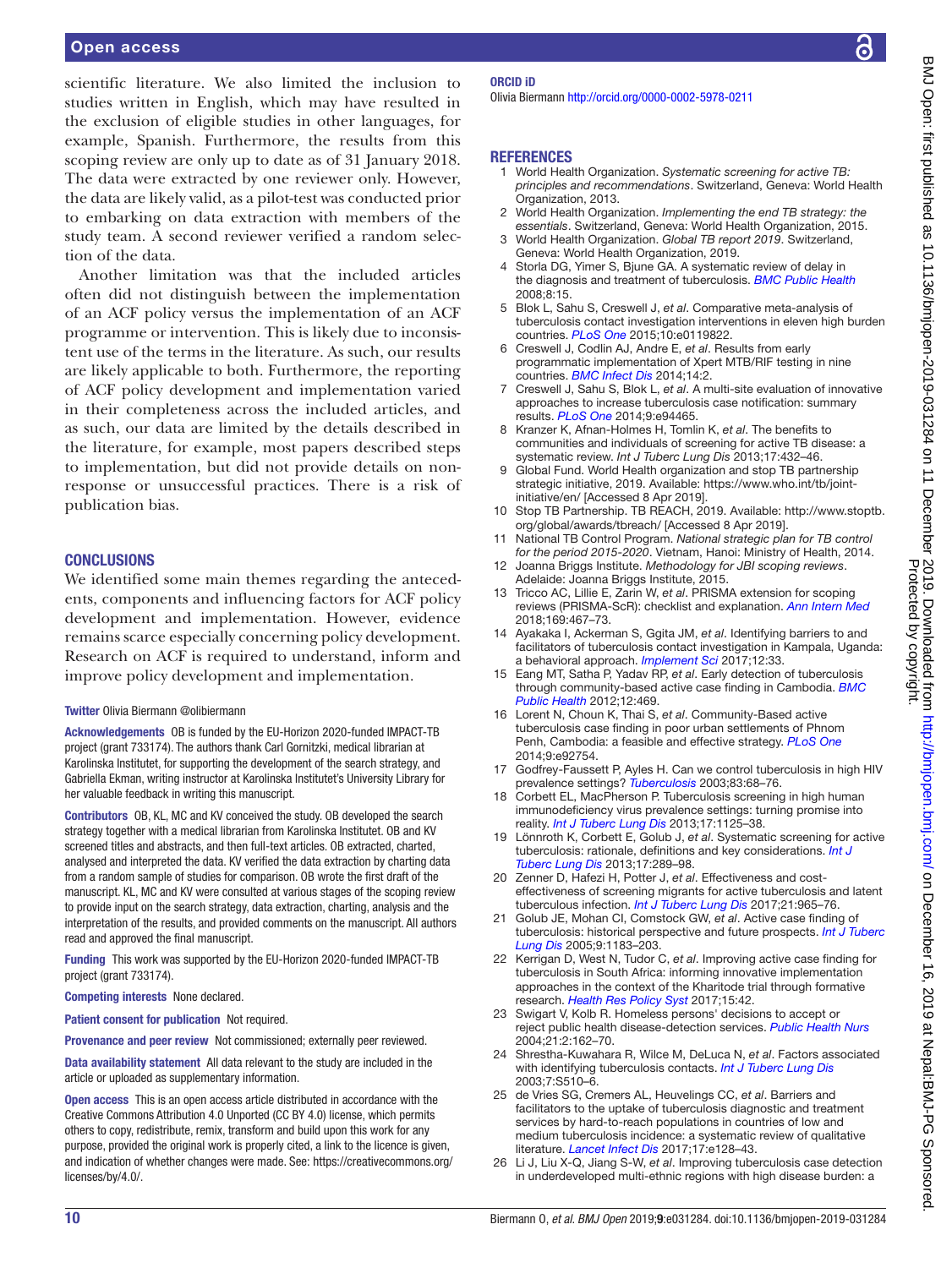## Õ

case study of integrated control program in China. *[Infect Dis Poverty](http://dx.doi.org/10.1186/s40249-017-0365-4)* 2017;6:151.

- <span id="page-10-16"></span>27 Baxter S, Goyder E, Chambers D, *et al*. Interventions to improve contact tracing for tuberculosis in specific groups and in wider populations: an evidence synthesis. *[Health Serv Deliv Res](http://dx.doi.org/10.3310/hsdr05010)* 2017;5:1–102.
- <span id="page-10-2"></span>28 Van den Bosch CA, Roberts JA. Tuberculosis screening of new entrants; how can it be made more effective? *[J Public Health Med](http://dx.doi.org/10.1093/pubmed/22.2.220)* 2000;22:220–3.
- <span id="page-10-7"></span>29 Hinderaker SG, Rusen ID, Chiang C-Y, *et al*. The fidelis initiative: innovative strategies for increased case finding. *[Int J Tuberc Lung](http://www.ncbi.nlm.nih.gov/pubmed/21276300)  [Dis](http://www.ncbi.nlm.nih.gov/pubmed/21276300)* 2011;15:1:71–6.
- <span id="page-10-17"></span>30 Erkens C, Slump E, Kamphorst M, *et al*. Coverage and yield of entry and follow-up screening for tuberculosis among new immigrants. *[Eur](http://dx.doi.org/10.1183/09031936.00137907)  [Respir J](http://dx.doi.org/10.1183/09031936.00137907)* 2008;32:153–61.
- <span id="page-10-18"></span>31 Tupasi TE, Radhakrishna S, Co VM, *et al*. Bacillary disease and health seeking behavior among Filipinos with symptoms of tuberculosis: implications for control. *[Int J Tuberc Lung Dis](http://www.ncbi.nlm.nih.gov/pubmed/11144454)* 2000;4:1126–32.
- <span id="page-10-21"></span>32 Cook VJ, Shah L, Gardy J. Modern contact investigation methods for enhancing tuberculosis control in Aboriginal communities. *[Int J](http://dx.doi.org/10.3402/ijch.v71i0.18643)  [Circumpolar Health](http://dx.doi.org/10.3402/ijch.v71i0.18643)* 2012;71:18643.
- <span id="page-10-5"></span>33 Suthar AB, Zachariah R, Harries AD. Ending tuberculosis by 2030: can we do it? *[Int J Tuberc Lung Dis](http://dx.doi.org/10.5588/ijtld.16.0142)* 2016;20:1148–54.
- <span id="page-10-15"></span>34 Tankimovich M. Barriers to and interventions for improved tuberculosis detection and treatment among homeless and immigrant populations: a literature review. *[J Community Health Nurs](http://dx.doi.org/10.1080/07370016.2013.778723)* 2013;30:83–95.
- <span id="page-10-30"></span>35 Ayles H, Muyoyeta M, Du Toit E, *et al*. Effect of household and community interventions on the burden of tuberculosis in southern Africa: the ZAMSTAR community-randomised trial. *[Lancet](http://dx.doi.org/10.1016/S0140-6736(13)61131-9)* 2013;382:1183–94.
- <span id="page-10-20"></span>36 Morishita F, Yadav R-P, Eang MT, *et al*. Mitigating financial burden of tuberculosis through active case finding targeting household and neighbourhood contacts in Cambodia. *[PLoS One](http://dx.doi.org/10.1371/journal.pone.0162796)* 2016;11:e0162796.
- 37 Fox GJ, Loan LP, Nhung NV, *et al*. Barriers to adherence with tuberculosis contact investigation in six provinces of Vietnam: a nested case-control study. *[BMC Infect Dis](http://dx.doi.org/10.1186/s12879-015-0816-0)* 2015;15:103.
- 38 Kulane A, Ahlberg BM, Berggren I. 'It is more than the issue of taking tablets': the interplay between migration policies and TB control in Sweden. *[Health Policy](http://dx.doi.org/10.1016/j.healthpol.2010.02.014)* 2010;97:26–31.
- <span id="page-10-4"></span>39 Lorent N, Choun K, Malhotra S, *et al*. Challenges from tuberculosis diagnosis to care in community-based active case finding among the urban poor in Cambodia: a mixed-methods study. *[PLoS One](http://dx.doi.org/10.1371/journal.pone.0130179)* 2015;10:e0130179.
- <span id="page-10-19"></span>40 Karki B, Kittel G, Bolokon I, *et al*. Active community-based case finding for tuberculosis with limited resources: estimating prevalence in a remote area of Papua New Guinea. *Asia Pac J Public Health* 2017;29:17–27.
- <span id="page-10-6"></span>41 Getnet F, Hashi A, Mohamud S, *et al*. Low contribution of health extension workers in identification of persons with presumptive pulmonary tuberculosis in Ethiopian Somali region pastoralists. *[BMC](http://dx.doi.org/10.1186/s12913-017-2133-3)  [Health Serv Res](http://dx.doi.org/10.1186/s12913-017-2133-3)* 2017;17:193.
- <span id="page-10-24"></span>42 Yassin MA, Datiko DG, Tulloch O, *et al*. Innovative community-based approaches doubled tuberculosis case notification and improve treatment outcome in southern Ethiopia. *[PLoS One](http://dx.doi.org/10.1371/journal.pone.0063174)* 2013;8:e63174.
- <span id="page-10-22"></span>43 Seedat F, Hargreaves S, Friedland JS. Engaging new migrants in infectious disease screening: a qualitative semi-structured interview study of UK migrant community health-care leads. *[PLoS One](http://dx.doi.org/10.1371/journal.pone.0108261)* 2014;9:e108261.
- 44 Sekandi JN, Dobbin K, Oloya J, *et al*. Cost-effectiveness analysis of community active case finding and household contact investigation for tuberculosis case detection in urban Africa. *[PLoS One](http://dx.doi.org/10.1371/journal.pone.0117009)* 2015;10:e0117009.
- <span id="page-10-23"></span>45 Kranzer K, Lawn SD, Meyer-Rath G, *et al*. Feasibility, yield, and cost of active tuberculosis case finding linked to a mobile HIV service in Cape town, South Africa: a cross-sectional study. *[PLoS Med](http://dx.doi.org/10.1371/journal.pmed.1001281)* 2012;9:e1001281.
- <span id="page-10-25"></span>46 Welshman J. Compulsion, localism, and pragmatism: the Micro-Politics of tuberculosis screening in the United Kingdom, 1950–1965. *[Soc Hist Med](http://dx.doi.org/10.1093/shm/hkl002)* 2006;19:295–312.
- <span id="page-10-11"></span>47 Welshman J, Bashford A. Tuberculosis, migration, and medical examination: lessons from history. *[J Epidemiol Community Health](http://dx.doi.org/10.1136/jech.2005.038604)* 2006;60:282–4.
- <span id="page-10-26"></span>48 Mor Z, Lerman Y, Leventhal A. Pre-immigration screening process and pulmonary tuberculosis among Ethiopian migrants in Israel. *[Eur](http://dx.doi.org/10.1183/09031936.00145907)  [Respir J](http://dx.doi.org/10.1183/09031936.00145907)* 2008;32:413–8.
- <span id="page-10-8"></span>49 Abubakar I, Stagg HR, Cohen T, *et al*. Controversies and unresolved issues in tuberculosis prevention and control: a low-burden-country perspective. *[J Infect Dis](http://dx.doi.org/10.1093/infdis/jir886)* 2012;205(Suppl 2):S293–300.
- <span id="page-10-3"></span>50 Dierberg KL, Dorjee K, Salvo F, *et al*. Improved detection of tuberculosis and multidrug-resistant tuberculosis among Tibetan refugees, India. *[Emerg Infect Dis](http://dx.doi.org/10.3201/eid2203.140732)* 2016;22:463–8.
- <span id="page-10-1"></span>51 Harper I, Fryatt R, White A. Tuberculosis case finding in remote mountainous areas--are microscopy camps of any value? Experience from Nepal. *[Tuber Lung Dis](http://dx.doi.org/10.1016/S0962-8479(96)90107-0)* 1996;77:384–8.
- <span id="page-10-9"></span>52 Akkerman OW, de Lange WCM, Schölvinck EH, *et al*. Implementing tuberculosis entry screening for asylum seekers: the Groningen experience. *[Eur Respir J](http://dx.doi.org/10.1183/13993003.00112-2016)* 2016;48:261–4.
- <span id="page-10-10"></span>53 Southern A, Premaratne N, English M, *et al*. Tuberculosis among homeless people in London: an effective model of screening and treatment. *[Int J Tuberc Lung Dis](http://www.ncbi.nlm.nih.gov/pubmed/10587322)* 1999;3:1001–8.
- <span id="page-10-27"></span>54 Chemtob D, Leventhal A, Weiler-Ravell D. Screening and management of tuberculosis in immigrants: the challenge beyond professional competence. *[Int J Tuberc Lung Dis](http://www.ncbi.nlm.nih.gov/pubmed/14552566)* 2003;7:959–66.
- 55 Brewin P, Jones A, Kelly M, *et al*. Is screening for tuberculosis acceptable to immigrants? A qualitative study. *[J Public Health](http://dx.doi.org/10.1093/pubmed/fdl031)* 2006;28:253–60.
- 56 MacPherson DW, Gushulak BD. Balancing prevention and screening among international migrants with tuberculosis: population mobility as the major epidemiological influence in low-incidence nations. *[Public Health](http://dx.doi.org/10.1016/j.puhe.2006.05.002)* 2006;120:712–23.
- <span id="page-10-28"></span>57 Lönnroth K, Migliori GB, Abubakar I, *et al*. Towards tuberculosis elimination: an action framework for low-incidence countries. *[Eur](http://dx.doi.org/10.1183/09031936.00214014)  [Respir J](http://dx.doi.org/10.1183/09031936.00214014)* 2015;45:928–52.
- 58 Mayo K, White S, Oates SK, *et al*. Community collaboration: prevention and control of tuberculosis in a homeless shelter. *[Public](http://dx.doi.org/10.1111/j.1525-1446.1996.tb00229.x)  [Health Nurs](http://dx.doi.org/10.1111/j.1525-1446.1996.tb00229.x)* 1996;13:2:120–7.
- <span id="page-10-29"></span>59 Tardin A, Dominicé Dao M, Ninet B, *et al*. Tuberculosis cluster in an immigrant community: case identification issues and a transcultural perspective. *[Trop Med Int Health](http://dx.doi.org/10.1111/j.1365-3156.2009.02325.x)* 2009;14:9:995–1002.
- 60 Datiko DG, Yassin MA, Theobald SJ, *et al*. Health extension workers improve tuberculosis case finding and treatment outcome in Ethiopia: a large-scale implementation study. *[BMJ Glob Health](http://dx.doi.org/10.1136/bmjgh-2017-000390)* 2017;2:e000390.
- 61 Khan K, Hirji MM, Miniota J, *et al*. Domestic impact of tuberculosis screening among new immigrants to Ontario, Canada. *[Can Med](http://dx.doi.org/10.1503/cmaj.150011)  [Assoc J](http://dx.doi.org/10.1503/cmaj.150011)* 2015;187:E473–81.
- <span id="page-10-31"></span>62 Adejumo AO, Azuogu B, Okorie O, *et al*. Community referral for presumptive TB in Nigeria: a comparison of four models of active case finding. *[BMC Public Health](http://dx.doi.org/10.1186/s12889-016-2769-7)* 2016;16:177.
- 63 Azman AS, Golub JE, Dowdy DW. How much is tuberculosis screening worth? estimating the value of active case finding for tuberculosis in South Africa, China, and India. *[BMC Med](http://dx.doi.org/10.1186/s12916-014-0216-0)* 2014;12:216.
- <span id="page-10-32"></span>64 Bell TR, Molinari NM, Blumensaadt S, *et al*. Impact of port of entry referrals on initiation of follow-up evaluations for immigrants with suspected tuberculosis: Illinois. *[J Immigr Minor Health](http://dx.doi.org/10.1007/s10903-013-9779-7)* 2013;15:673–9.
- <span id="page-10-13"></span>65 O'Hara NN, Roy L, O'Hara LM, *et al*. Healthcare worker preferences for active tuberculosis case finding programs in South Africa: a Best-Worst scaling choice experiment. *[PLoS One](http://dx.doi.org/10.1371/journal.pone.0133304)* 2015;10:e0133304.
- <span id="page-10-0"></span>66 Wright CW. An opinion survey of tuberculosis case-finding procedures. *[S Afr Med J](http://www.ncbi.nlm.nih.gov/pubmed/550473)* 1979;56:6:224–8.
- 67 Layton MC, Cantwell MF, Dorsinville GJ, *et al*. Tuberculosis screening among homeless persons with AIDS living in single-room-occupancy hotels. *[Am J Public Health](http://dx.doi.org/10.2105/AJPH.85.11.1556)* 1995;85:11:1555–9.
- 68 Hogan H, Coker R, Gordon A, *et al*. Screening of new entrants for tuberculosis: responses to Port notifications. *[J Public Health](http://dx.doi.org/10.1093/pubmed/fdi019)* 2005;27:192–5.
- 69 Klinkenberg E, Manissero D, Semenza JC, *et al*. Migrant tuberculosis screening in the EU/EEA: yield, coverage and limitations. *[Eur Respir](http://dx.doi.org/10.1183/09031936.00038009)  [J](http://dx.doi.org/10.1183/09031936.00038009)* 2009;34:1180–9.
- <span id="page-10-14"></span>70 Tan L, Altman RD, Nielsen NH, *et al*. Screening nonimmigrant visitors to the United States for tuberculosis: report of the Council on scientific Affairs. *[Arch Intern Med](http://dx.doi.org/10.1001/archinte.161.3.334)* 2001;161:334–40.
- 71 Alvarez GG, Gushulak B, Abu Rumman K, *et al*. A comparative examination of tuberculosis immigration medical screening programs from selected countries with high immigration and low tuberculosis incidence rates. *[BMC Infect Dis](http://dx.doi.org/10.1186/1471-2334-11-3)* 2011;11:3.
- <span id="page-10-12"></span>72 Bloss E, Newbill K, Peto H, *et al*. Challenges and opportunities in a tuberculosis outbreak investigation in southern Mississippi, 2005- 2007. *[South Med J](http://dx.doi.org/10.1097/SMJ.0b0.3e318232679e)* 2011;104:731–5.
- 73 Corbett EL, Bandason T, Duong T, *et al*. Comparison of two active case-finding strategies for community-based diagnosis of symptomatic smear-positive tuberculosis and control of infectious tuberculosis in Harare, Zimbabwe (DETECTB): a cluster-randomised trial. *[Lancet](http://dx.doi.org/10.1016/S0140-6736(10)61425-0)* 2010;376:1244–53.
- 74 Mhimbira FA, Cuevas LE, Dacombe R, *et al*. Interventions to increase tuberculosis case detection at primary healthcare or community-level services. *[Cochrane Database Syst Rev](http://dx.doi.org/10.1002/14651858.CD011432.pub2)* 2017;11:CD011432.